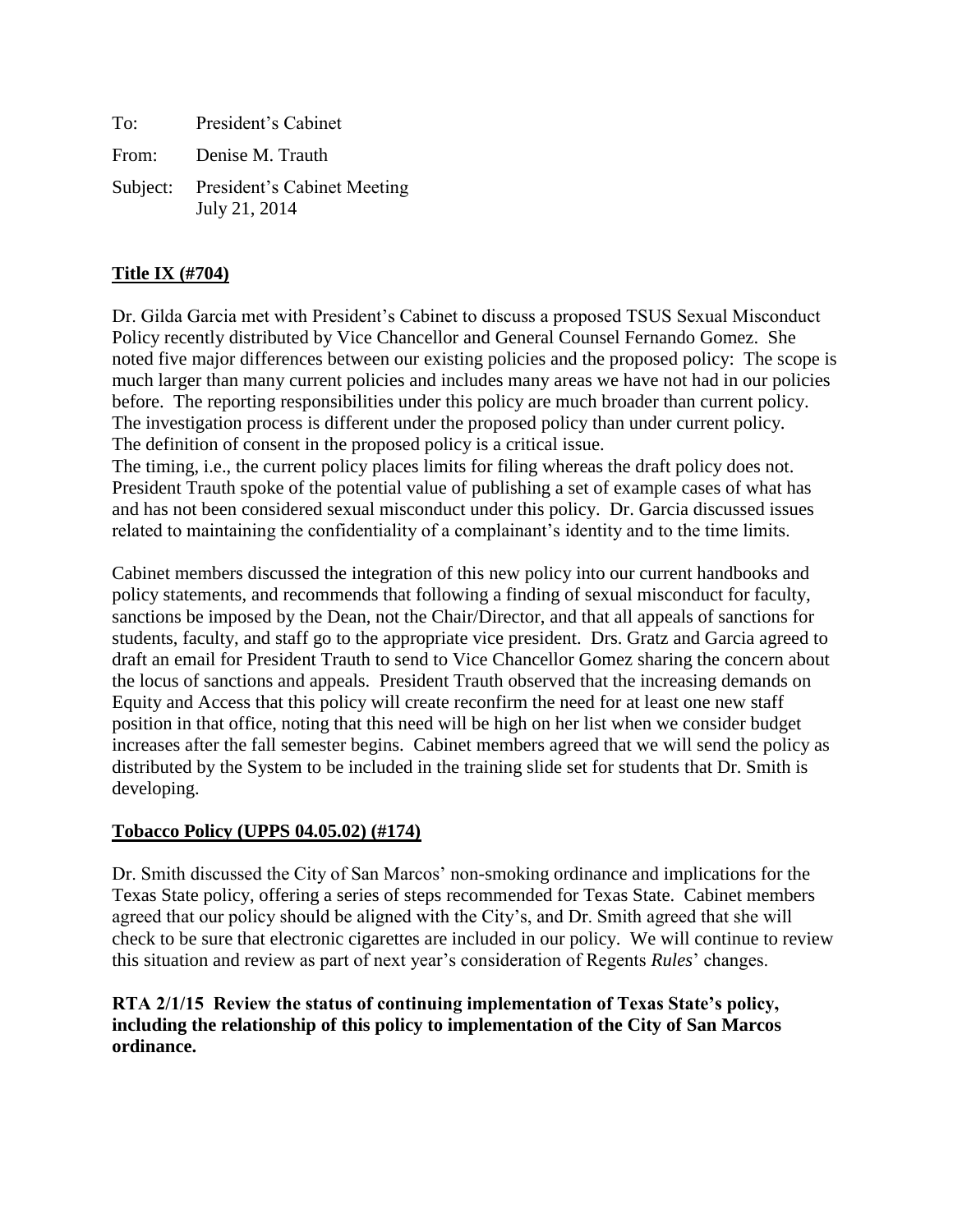#### **Coordinating Board Meeting (#5)**

Dr. Gratz reviewed items on the July 2014 Coordinating Board meeting agenda, noting that the major item related to Texas State is the approval of our proposal to offer a master of science degree with a major in engineering. Other items of interest include additional authorization for four-year degrees to be awarded by community colleges and allocations of TRIP matching funds for FY 2015. President Trauth noted that she plans to attend the meeting because of the engineering degree program proposal.

#### **Door Access Upgrades**

This item was withdrawn from the agenda and will be returned at a later date.

## **UPPS 07.04.03, Solicitation on Campus (#684)**

Dr. Smith shared a revised draft of this UPPS, discussing a number of key changes. Because several Cabinet members were absent, this item will be returned to a later agenda for further consideration. However, issues discussed at this meeting included:

- Changes in section 02.01.a.1 related to the distribution of publications and in section 2.02 g. President Trauth asked for further discussion of these changes as well as other University policies related to First Amendment considerations.
- Changes in section 2.02.01 a 1 c establishing links to vendor contract provisions.
- Section 04.01 where the Cabinet asked whether an exemption should be added for tailgating.
- Section 04.01 a where Cabinet members asked about a possible prohibition of grills.
- Concern about a section permitting activities in the "Campus Expression Area" and a questions about whether this reference should be changed to "The Quad."
- A question regarding a possible future naming of the Bobcat Trail area and whether some language needed to be added in section 4.01.
- Section 04.01 i. where Dr. Breier agreed to review this section for possible elimination.
- Section 04.03 that is a new section on co-sponsorship.

Dr. Smith will add language indicating that the policy applies to both the San Marcos and the Round Rock Campuses and, where necessary, identifying appropriate areas on the Round Rock Campus. At the next meeting, we will continue discussion of proposed revisions, including related UPPSs dealing with free speech issues (to be identified by Dr. Gratz).

## **RTA 8/4/14 Follow-up on the Solicitation Policy.**